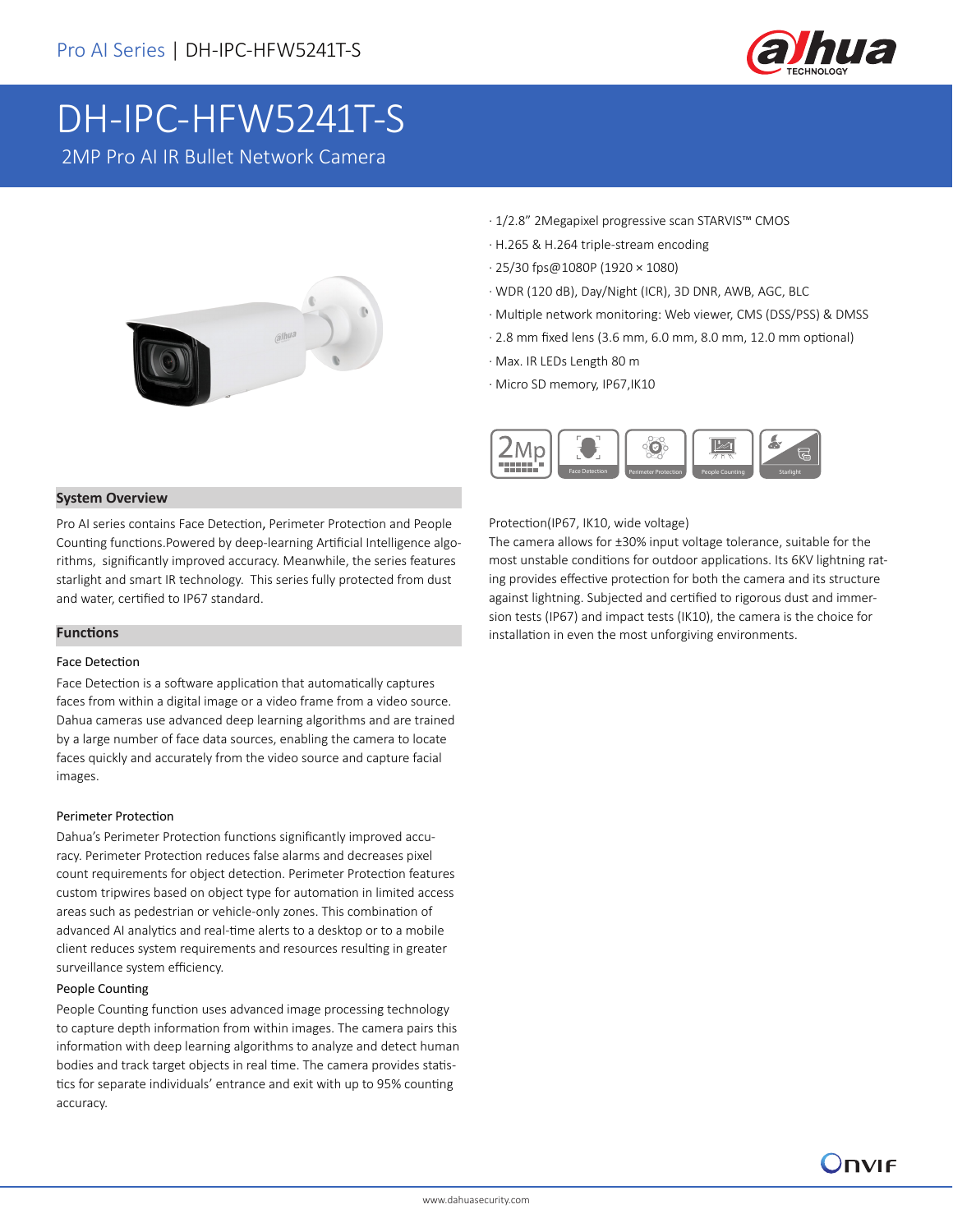# Pro AI Series | DH-IPC-HFW5241T-S

# **Technical Specification**

#### Camera

| Camera                   |                   |                                                                                                                                         |            |            |           |
|--------------------------|-------------------|-----------------------------------------------------------------------------------------------------------------------------------------|------------|------------|-----------|
| Image Sensor             |                   | 1/2.8" 2Megapixel progressive scan STARVIS™ CMOS                                                                                        |            |            |           |
| Effective Pixels         |                   | 1920 (H) $\times$ 1080 (V)                                                                                                              |            |            |           |
| RAM/ROM                  |                   | 512 MB/128 MB                                                                                                                           |            |            |           |
| Scanning System          |                   | Progressive                                                                                                                             |            |            |           |
| Electronic Shutter Speed |                   | Auto/Manual, 1/3 s-1/100000 s                                                                                                           |            |            |           |
| Minimum Illumination     |                   | 0.002 Lux@F1.6                                                                                                                          |            |            |           |
| <b>IR Distance</b>       |                   | Distance up to 80 m (262 ft)                                                                                                            |            |            |           |
| IR On/Off Control        |                   | Auto/Manual                                                                                                                             |            |            |           |
| IR LEDS                  |                   | $\overline{4}$                                                                                                                          |            |            |           |
| Lens                     |                   |                                                                                                                                         |            |            |           |
| Lens Type                |                   | Fixed-focal                                                                                                                             |            |            |           |
| Mount Type               |                   | Board-in                                                                                                                                |            |            |           |
| Focal Length             |                   | 2.8 mm, 3.6 mm, 6.0 mm, 8.0 mm, 12.0 mm                                                                                                 |            |            |           |
| Max. Aperture            |                   | F1.6 (2.8 mm-8.0 mm), F2.0 (12.0 mm)                                                                                                    |            |            |           |
| Angle of View            |                   | H: 106°, V: 57°/H: 87°, V: 46°/H: 53°, V: 30°/<br>H: 41°, V: 23°/H: 26°, V: 14°                                                         |            |            |           |
| Aperture Type            |                   | Fixed                                                                                                                                   |            |            |           |
| Close Focus Distance     |                   | $0.6$ m (1.97 ft)/1.2 m (3.94 ft)/2.5 m (8.20 ft)/<br>4 m (13.12 ft)/8.6 m (28.22 ft)                                                   |            |            |           |
|                          | Lens              | Detect                                                                                                                                  | Observe    | Recognize  | Identify  |
|                          | 2.8mm             | 39m(128ft)                                                                                                                              | 15m(49ft)  | 8m(26ft)   | 4m(13ft)  |
| <b>DORI Distance</b>     | 3.6 <sub>mm</sub> | 55m(180ft)                                                                                                                              | 22m(72ft)  | 11m(36ft)  | 6m(20ft)  |
|                          | 6mm               | 83m(272ft)                                                                                                                              | 33m(108ft) | 17m(56ft)  | 8m(26ft)  |
|                          | 8mm               | 110m(361ft)                                                                                                                             | 44m(144ft) | 22m(72ft)  | 11m(36ft) |
|                          | 12mm              | 172m(564ft)                                                                                                                             | 69m(226ft) | 35m(115ft) | 17m(56ft) |
| Pan/Tilt/Rotation        |                   |                                                                                                                                         |            |            |           |
| Pan/Tilt/Rotation Range  |                   | Pan: 0°-360°; Tilt: 0°-90°; Rotation: 0°-360°                                                                                           |            |            |           |
| Artificial Intelligence  |                   |                                                                                                                                         |            |            |           |
| Face Detection           |                   | Support face image capture                                                                                                              |            |            |           |
| Perimeter Protection     |                   | Tripwire, intrusion (Recognition of vehicle and<br>people), fast moving, loitering detection, parking<br>detection and people gathering |            |            |           |
| People Counting          |                   | Support Line crossing/Region/Queueing people<br>counting; Support 4 accesses independent<br>detection, 4 areas independent detection    |            |            |           |
| General Intelligence     |                   |                                                                                                                                         |            |            |           |
| Event Trigger            |                   | Motion detection, Video tampering, Scene<br>changing, Network disconnection, IP address<br>conflict, Illegal Access, Storage anomaly    |            |            |           |
| General Intelligence     |                   | Object Abandoned/Missing                                                                                                                |            |            |           |
| Heat Map                 |                   | Yes                                                                                                                                     |            |            |           |

| Video                                   |                                                                                                                                                |  |  |
|-----------------------------------------|------------------------------------------------------------------------------------------------------------------------------------------------|--|--|
| Compression                             | H.265, H.264, H.264B, H.264H,<br>MJPEG (sub stream)                                                                                            |  |  |
| Smart Codec                             | Yes                                                                                                                                            |  |  |
| <b>Streaming Capability</b>             | 3 Streams                                                                                                                                      |  |  |
| Resolution                              | 1080P (1920 × 1080)/1.3M (1280 × 960)/720P (1280<br>× 720)/D1 (704 × 576/704 × 480)/VGA (640 × 480)/<br>CIF (352 × 288/352 × 240)              |  |  |
|                                         | Main Stream: 1080P (1 fps-25/30 fps)                                                                                                           |  |  |
| Frame Rate                              | Sub Stream: D1 (1 fps-25/30 fps)                                                                                                               |  |  |
|                                         | Third Stream: 1080P (1 fps-6 fps)                                                                                                              |  |  |
| <b>Bit Rate Control</b>                 | CBR/VBR                                                                                                                                        |  |  |
| <b>Bit Rate</b>                         | H.264: 32 Kbps-8192 Kbps<br>H.265: 19 Kbps-7424 Kbps                                                                                           |  |  |
| Day/Night                               | Auto(ICR)/Color/B/W                                                                                                                            |  |  |
| <b>BLC Mode</b>                         | BLC/HLC/WDR (120 dB)                                                                                                                           |  |  |
| White Balance                           | Auto/Natural/Street Lamp/Outdoor/Manual                                                                                                        |  |  |
| Gain Control                            | Auto/Manual                                                                                                                                    |  |  |
| Noise Reduction                         | 3D DNR                                                                                                                                         |  |  |
| <b>Motion Detection</b>                 | Off/On (4 Zone, Rectangle)                                                                                                                     |  |  |
| Region of Interest                      | Off/On (4 Zone)                                                                                                                                |  |  |
| Electronic Image Stabilization<br>(EIS) | N/A                                                                                                                                            |  |  |
| Smart IR                                | Yes                                                                                                                                            |  |  |
| Defog                                   | Yes                                                                                                                                            |  |  |
| Flip                                    | 0°/90°/180°/270°                                                                                                                               |  |  |
| Mirror                                  | Off/On                                                                                                                                         |  |  |
| Privacy Masking                         | Off/On (4 Area, Rectangle)                                                                                                                     |  |  |
| Audio                                   |                                                                                                                                                |  |  |
| Compression                             | N/A                                                                                                                                            |  |  |
| Network                                 |                                                                                                                                                |  |  |
| Ethernet                                | RJ-45 (10/100 Base-T)                                                                                                                          |  |  |
| Protocol                                | IPv4;IPv6;HTTP;HTTPS;TCP;UDP;ARP;RTP;RTSP;RTCP<br>;RTMP;SMTP;FTP;SFTP;DHCP;DNS;DDNS;QoS;UPnP<br>;NTP;Multicast;ICMP;IGMP;NFS;PPPoE;802.1x;SNMP |  |  |
| Interoperability                        | ONVIF (Profile S/Profile G/Profile T), CGI, Milstone,<br>Genetec, P2P                                                                          |  |  |
| <b>Streaming Method</b>                 | Unicast/Multicast                                                                                                                              |  |  |
| Max. User Access                        | 20 Users                                                                                                                                       |  |  |
| Edge Storage                            | NAS;FTP;SFTP<br>Micro SD card 256 GB                                                                                                           |  |  |
| Web Viewer                              | IE (versions newer than IE8), Chrome,<br>Firefox, Safari (versions newer than Safari 12)                                                       |  |  |
| Management Software                     | Smart PSS, DSS, DMSS                                                                                                                           |  |  |
| Smart Phone                             | iOS, Android                                                                                                                                   |  |  |